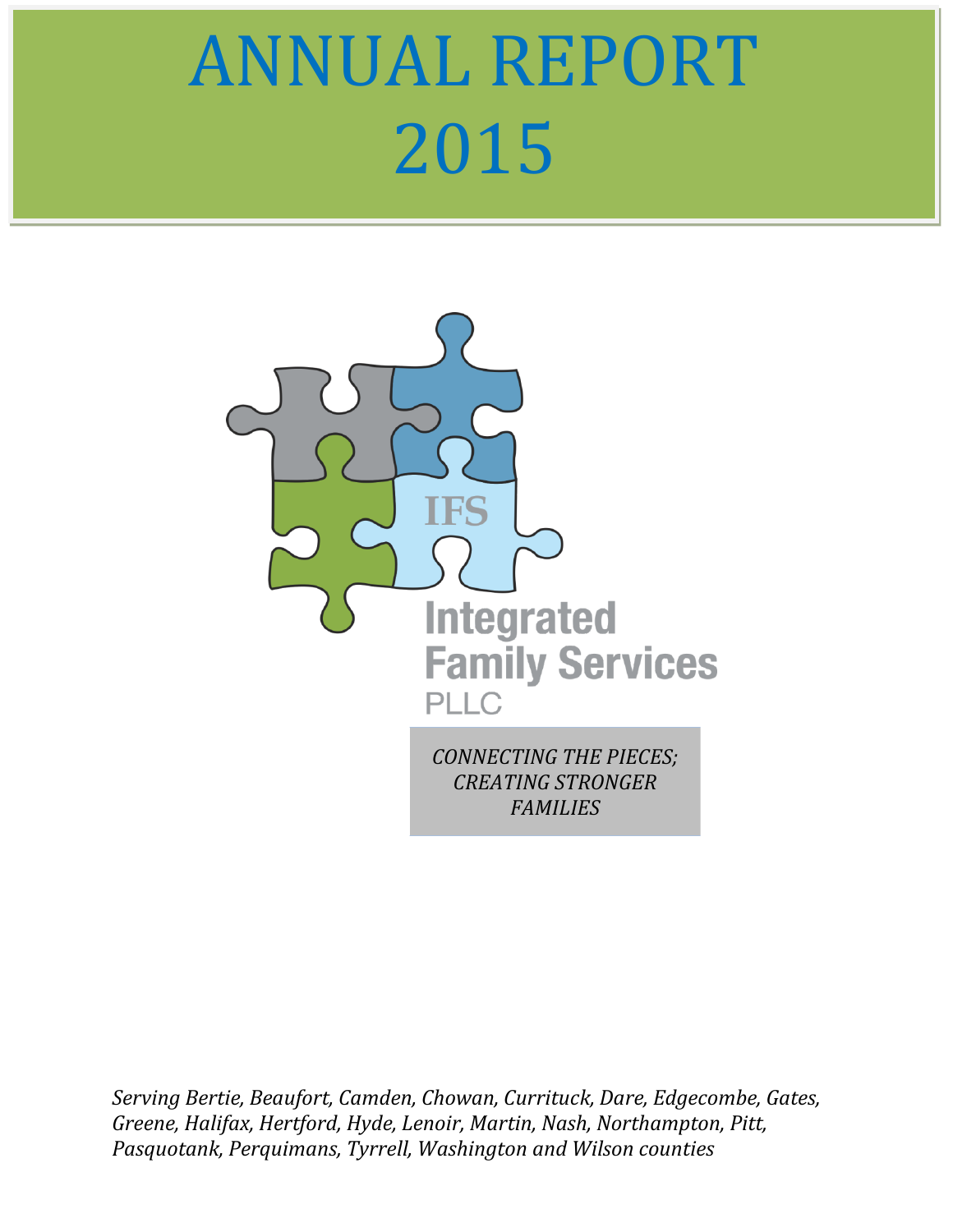# 5008

*The mission of Integrated Family Services, PLLC is to assess, coordinate, monitor and provide a wide variety of comprehensive mental health services in a manner that promotes dignity, respect and empowerment to all consumers.*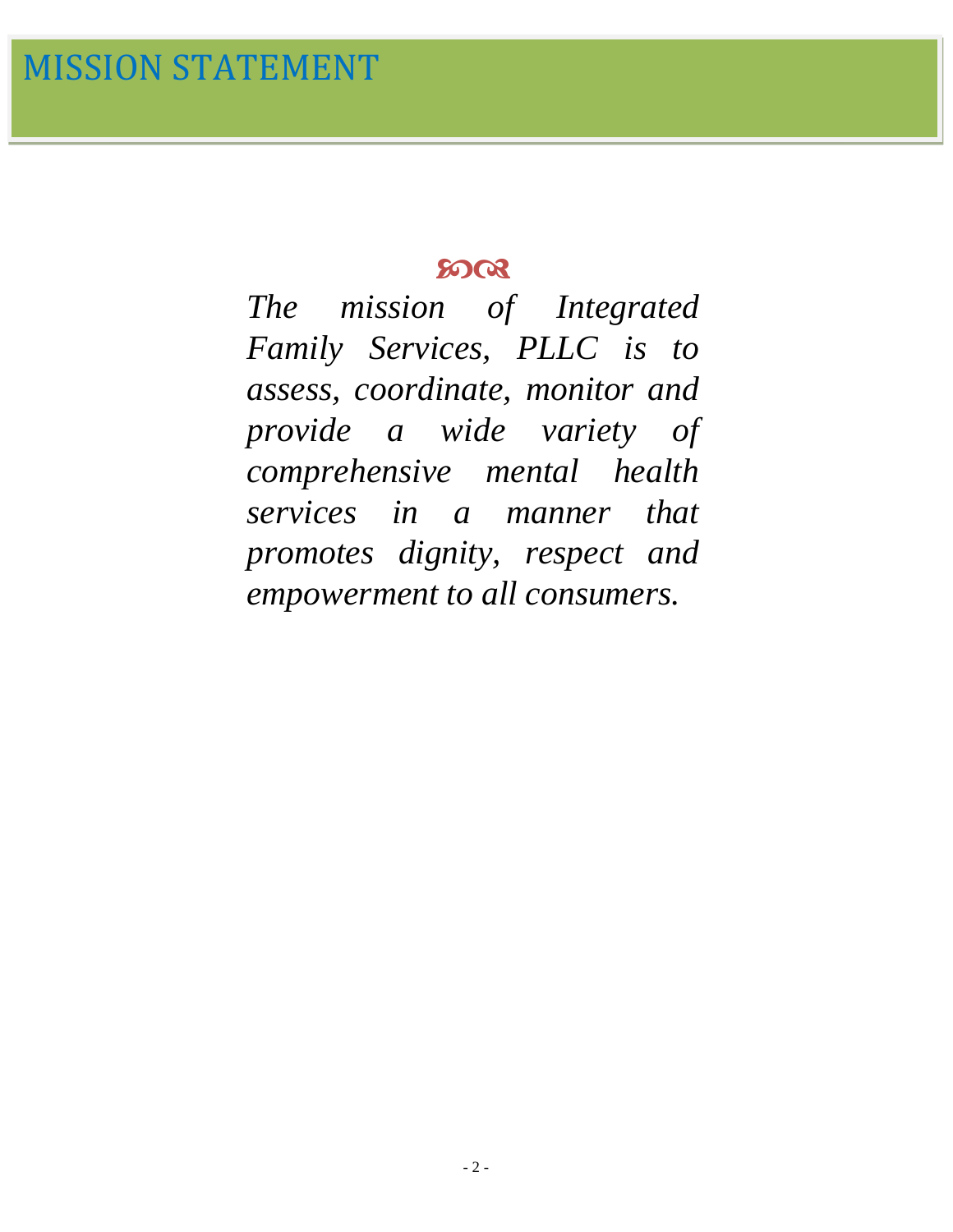#### **Owners**

#### **Anthony J. Manley Rook MSW, LCSW, ACSW, LCAS, CSI**

Mr. Manley-Rook works in the capacity of the Administrative Director of Integrated Family Services, PLLC. He has several years of experience in treating children and adults with emotional, behavioral, and substance abuse disorders. He received a Bachelor of Science degree in Criminal Justice, a Bachelor of Social Work degree and a Master of Social Work degree from East Carolina University.

#### **Natasha C. Holley**

#### **MSW, LCSW, LCAS, CCS**

Mrs. Holley works in the capacity of the Clinical Director at Integrated Family Services, PLLC. She has several years of experience in treating children and adults with emotional, behavioral, and substance abuse disorders. She received a Bachelor of Science degree in Social Work from Elizabeth City State University and a Master of Social Work degree from East Carolina University.

#### *Vision*

Integrated Family Services, PLLC is to be a unified and innovative organization that leads the state of North Carolina in offering the most comprehensive diagnosis, therapy and care management possible in support of a normal, safer and healthier life for all families.

#### *Mission*

The mission of Integrated Family Services, PLLC is to assess, coordinate, monitor and provide a wide variety of comprehensive mental health services in a manner that promotes dignity, respect and empowerment to all consumers.

#### *Values*

*Integrity* – We base our working relationships upon mutual trust, respect and unyielding integrity. We recognize that the reputation of Integrated Family Services is rooted in the sincere and ethical treatment of our clients and each other.

*Teamwork* – We value results that are achieved through joint efforts. We approach our work as a team focused on constructing an encouraging work environment that produces superior quality results for our consumers.

*Diversity* – We value the individual differences and contributions of each member of our organization. We embrace progressiveness, creativity, and the ability to adapt to change. We believe each associate is an essential and important resource.

*Commitment to Excellence* – We set high standards for quality in our work and hold ourselves accountable. We strive for continuous improvement and seek to use innovation and cutting-edge technology to work effectively among ourselves and with our consumers.

*Service* – We value our role as a service provider to eastern North Carolina and seek to be approachable, compassionate and precise in the delivery of our services.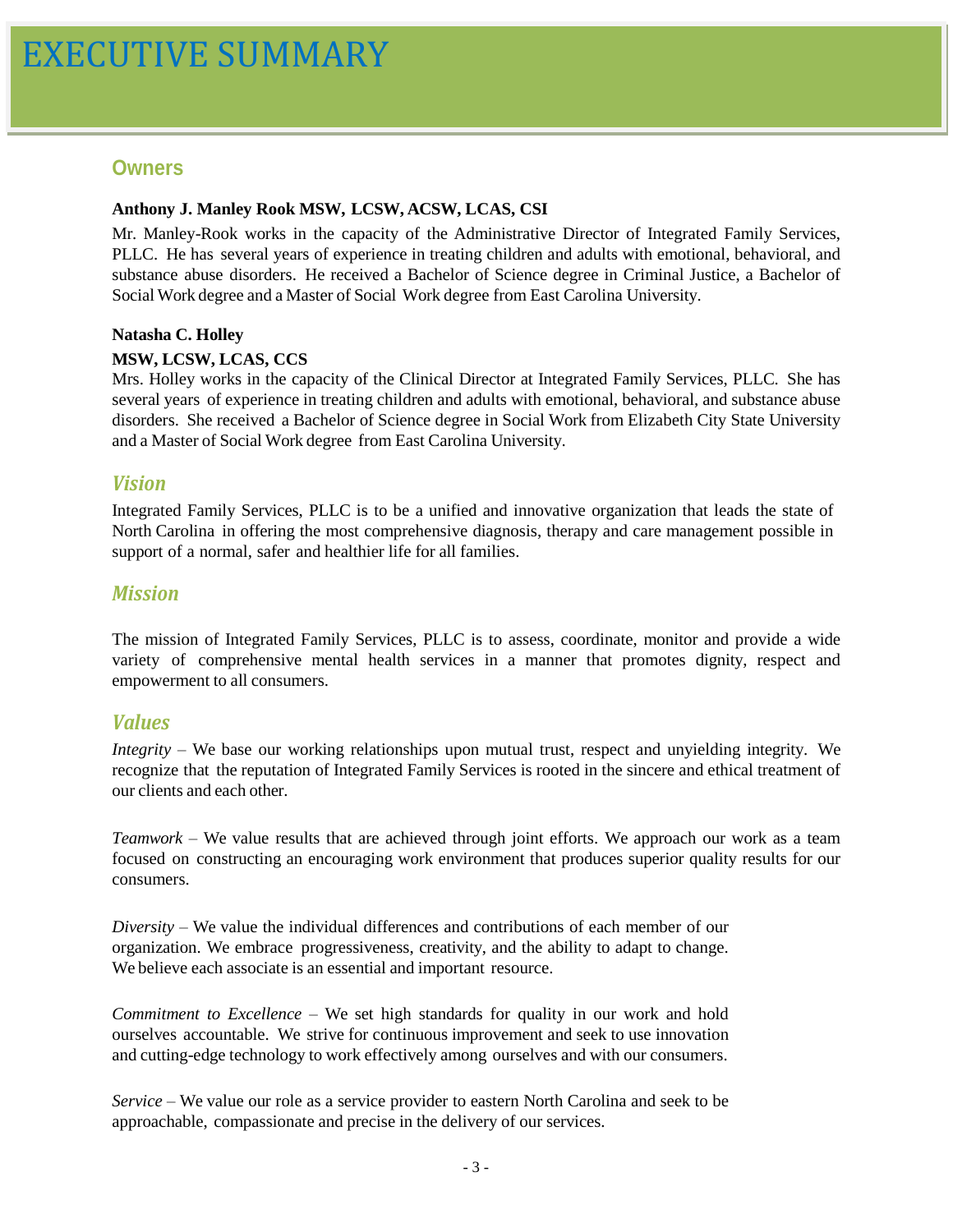- $\div$  IFS celebrated its 12th anniversary in February 2015
- Provided financial support for the following community projects/organizations: Toy Drive for Northampton County Department of Social Services, Hertford/Northampton County Day Care Association, Immanuel Kings Mentoring Program, Inc., Hertford County Pack-A-Backpack Campaign, Hertford County  $2<sup>nd</sup>$  Annual Walk for Autism, and East Carolina University Social Work Priority Fund and sponsored Little League basketball and baseball teams in Hertford and Pitt counties.
- IFS was inducted into the East Carolina University Cornerstone Society. The Cornerstone Society at the College of Health and Human Performance (HHP) is composed of a group of generous donors that contribute a minimum of \$1,000 annually to the College between July 1st and June 30th each fiscal year. These contributions provide the foundation for the College's comprehensive fundraising plan by adding valuable resources for HHP unrestricted monies, student scholarships, graduate fellowships, technological upgrades, faculty awards, plus equipment and facilities enhancements.
- Received the Triple A Award (**A**wareness/**A**dvocacy/**A**ssistance) from Trillium Health Resources Managed Care Organization which recognizes providers that demonstrate exceptional public awareness and/or advocacy functions through prevention. IFS has been the recipient of this award for two consecutive years.
- Awarded a contract with Currituck County Schools to provide school-based therapy.
- IFS continued to provide school-based therapy in the following Bertie County Schools: Middle, Bertie High, and Alternative School.
	- Bertie County end of year(2014-2015) Cumulative Review:
		- o 52 total referrals for the year with 35 students actually being served
		- o 14% of parents participated in treatment on a consistent basis
		- o 72% of the students demonstrated progress in accordance to academic success, behavior reports, and suspensions
- $\pm$  IFS continued to provide school-based therapy in the following Pitt County Schools: Creekside, Eastern, Lake Forest, Pactolus, South Greenville, Bethel, Alpha, Ridgewood, and W.H. Robinson.
	- Pitt County end of year (2014-2015) Cumulative Review:
		- o 60 total referrals for the year with 40 students actually being served
		- o 3 % of parents participated in treatment on a consistent basis
		- o 34 % of the students demonstrated progress in accordance to academic success, attendance rates, behavior reports, and suspensions
- Several of the clinical staff received accreditation in Standard Triple P (**P**ositive **P**arenting **P**rogram) and Teen Standard program.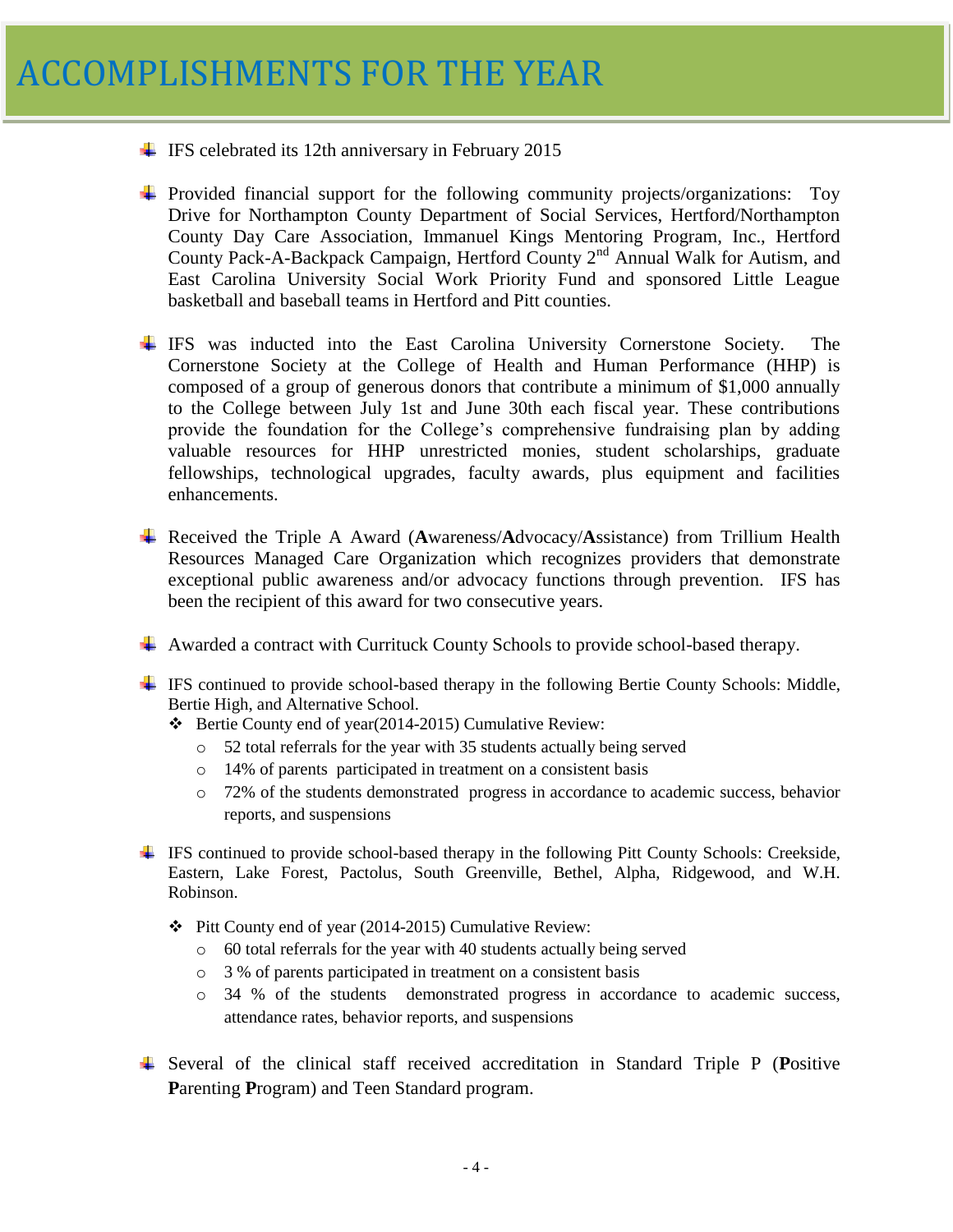- The following trainings were provided for community agencies/organizations:
	- Youth Mental Health First Aid
	- Mental Health First Aid
	- ❖ Managing Challenging Behaviors in the Classroom
	- ◆ Mobile Crisis Management: An Alternative to Hospitalization
	- Mobile Crisis Management and Crisis Intervention Team (CIT): A Partnership
	- Elements of Crisis Intervention, and Prevention
	- Mobile Crisis Management (MCM)
	- Suicide Awareness and Intervention for Crisis Intervention Teams (CIT)
	- Suicide Prevention among LGBTQ (Lesbian, Gay, Bisexual, Transgender and Questioning) Youth
- The Mobile Crisis Management Director facilitated several Mental Health First Aid trainings in Eastern North Carolina.
- IFS' mobile crisis team has been featured on several occasions in local newspapers.
	- The Daily Advance (April 06, 2015-*Mobile Crisis Reducing Time Spent in ER*)
	- The Daily Advance (April 20, 2015- *School Life: Camden addresses suicide, looks to educate community*)
	- Rocky Mount Telegram (May 17, 2015-*Expo brings awareness to mental health resources*)
	- The Daily Advance (December 7, 2015 *Mobile Crisis offers alternative in mental health emergencies*)
	- The Daily Advance (December 16, 2015 *Agencies seek to avoid involuntary commitments*)
- IFS Critical Incident Stress Management Team became a member of the International Critical Incident Stress Foundation.
- $\overline{\text{4}}$  Provided field placement for three interns from the Master of Social Work program at East Carolina University.
- IFS participated in two Routine Monitoring from Local Management Entities/Managed Care Organizations:
	- East Carolina Behavioral Health: Overall Compliance Score: 98.1%
	- Cardinal Innovations: Overall Compliance Score: 99.3%
- IFS' Foster Care department participated in four quarterly reviews from Rapid Resources for Families which monitors the Intensive Alternative Family Treatment service.
	- First quarter: Overall Compliance Score: 94.2%
	- Second quarter: Overall Compliance Score: 95.9 %
	- Third quarter: Overall Compliance Score: 98.18%
	- Fourth quarter: Overall Compliance Score: 99.6%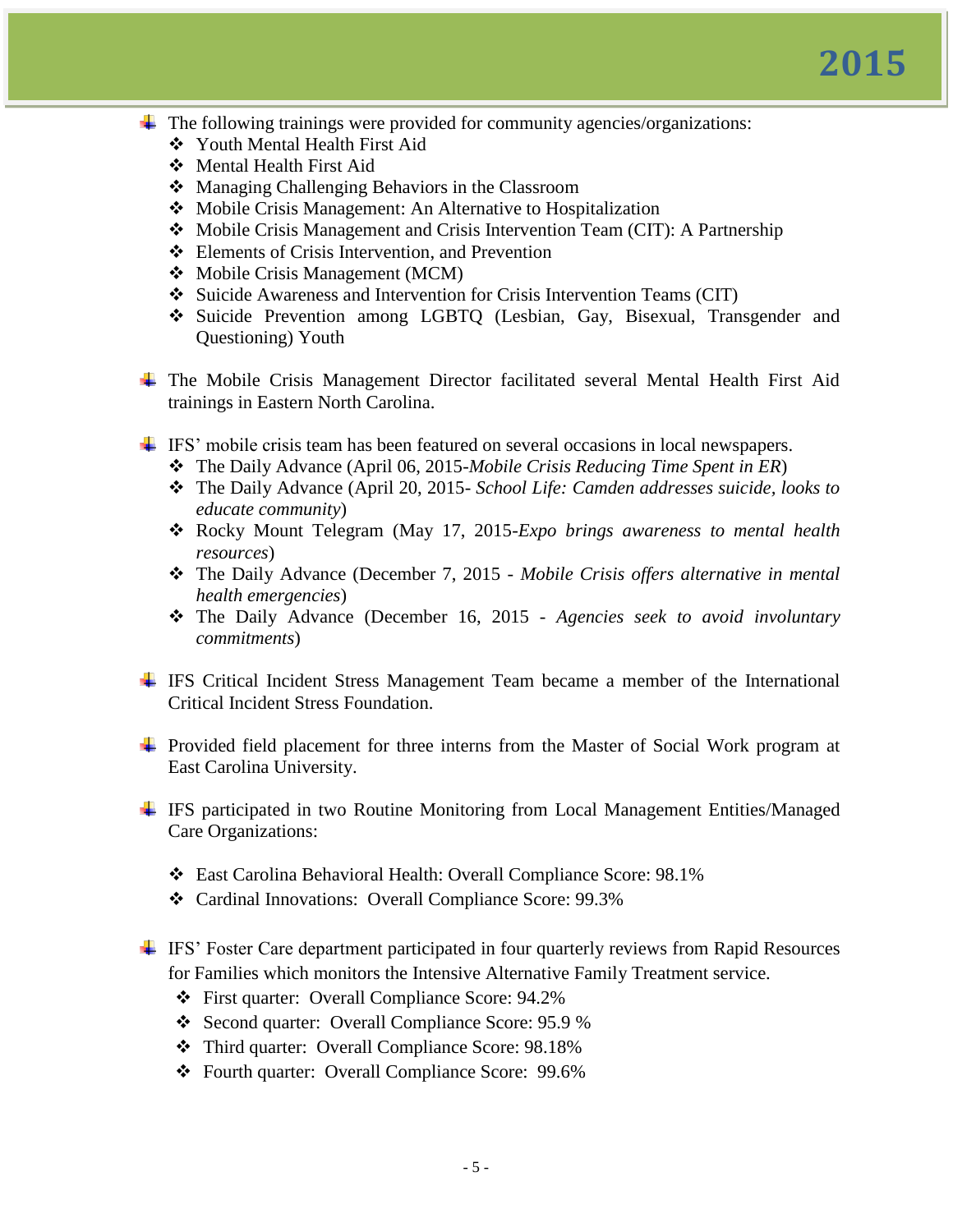- $\overline{\phantom{a}}$  IFS continues to provide the Quotient: ADHD system. This system provides evidencebased data related to the core symptom domains of ADHD (Inattention, Impulsivity, and Hyperactivity) for both children and adults. There were 87 tests provided in 2015.
- **Provided mental health and/or substance abuse services to 2844 individuals** which is approximately a 10% increase since 2014.
- $\ddot{\phantom{1}}$  Integrated Family Services also fosters an atmosphere for professional growth and development. Listed below are the accomplishments of individual employees.
	- Mobile Crisis Management Director was the recipient of East Carolina University School of Social Work Rising Star Alumni Award 2015
	- Mobile Crisis Management Director became certified to facilitate Mental Health First Aid and Youth Mental Health First Aid trainings
	- Clinical Director and a Therapist obtained credential to be Certified Clinical Supervisors by the North Carolina Substance Abuse Professional Practice Board
	- An employee obtained credential as Associate Licensed Professional Counselor
	- An employee obtained credential as Associate Licensed Clinical Addiction Specialist
	- Two employees passed the National Social Work exam and will be fully licensed as clinical social workers in the future.
- $\pm$  IFS was selected by Trillium Health Resources to be one of the three agencies to participate in the Comprehensive Health Assessment Teens (CHAT) pilot program. CHAT is a web based assessment tool designed to assess for mental health, substance use; family dynamics, social and educational needs of children and adolescents ages 12-18 years. Approximately 35% (55) of the assessments provided during the pilot program were completed at IFS. The overall results showed high levels of self-disclosure as well as an increase of 23% in 2015 from 2% from the previous year of adolescents that were diagnosed with co-occurring diagnoses.
- *IFS continue to align with the following goals of the North Carolina Crisis Solution Initiative*. The NC Crisis Solutions Initiative focuses on identifying and implementing the best known strategies for crisis care while reducing avoidable visits to emergency departments and involvement with the criminal justice system for individuals in behavioral health crises.
	- **Youth Mental Health First Aid**: *Mobile Crisis Management Director certified to facilitate Mental First Aid and Youth Mental Health First Aid trainings*. *The Mobile Crisis Management Director facilitated at least 9Mental Health First Aid trainings throughout Eastern North Carolina.* Mental Health First Aid is an evidence based curriculum that helps the public identify, understand, and respond to signs of mental illnesses and substance use disorders in youth and adults. Research has shown that those trained in Mental Health First Aid have greater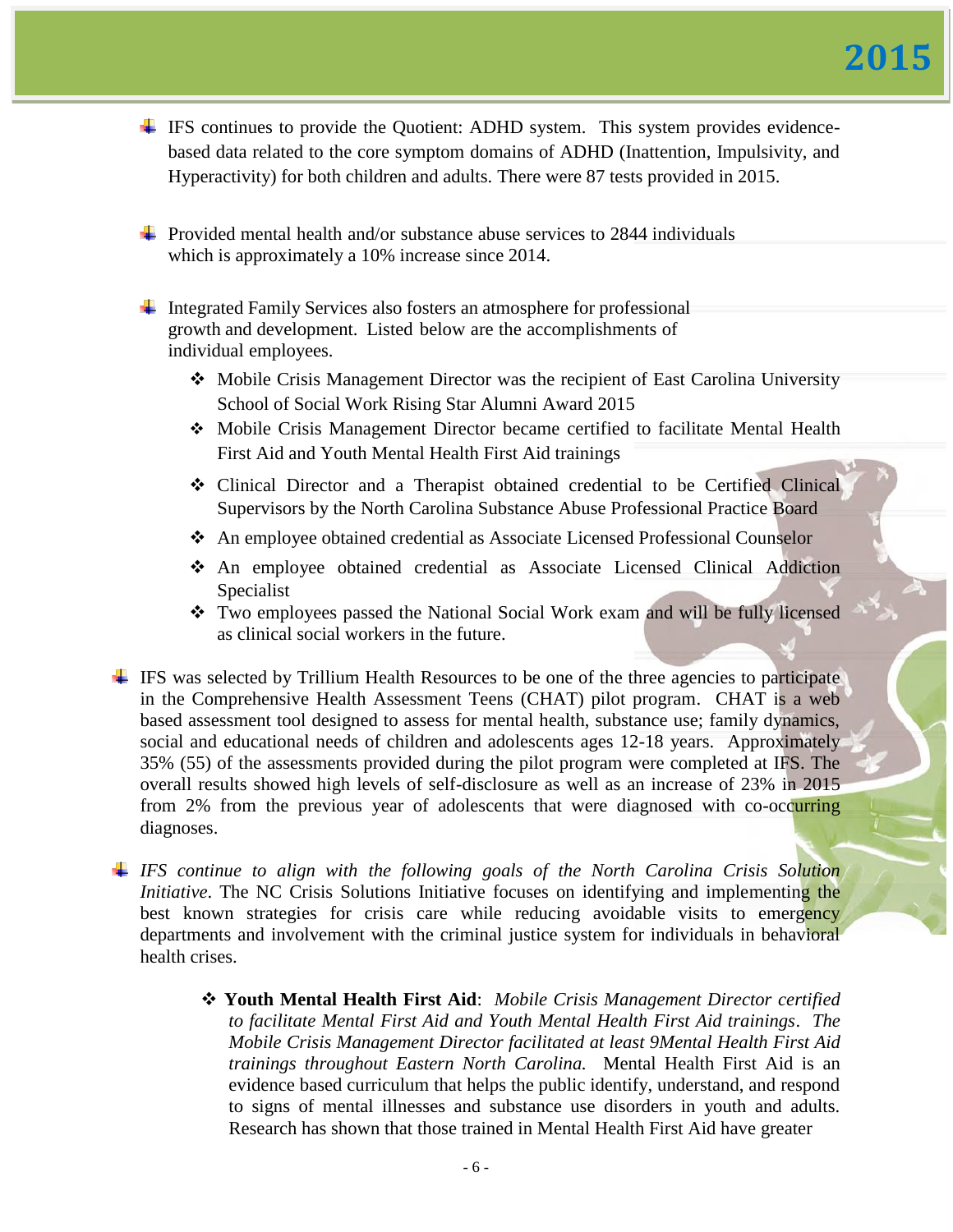confidence in providing help to others and are more likely to advise people to seek professional help.

- **Crisis Intervention Teams (CIT)***: The Mobile Crisis Management teams partnered with Trillium Health Resources and Eastpointe Local Management Entities-Managed Care Organizations to assist with the facilitation of several CIT trainings throughout eastern North Carolina.* CIT programs are policebased pre-booking jail diversion programs that provide law enforcement officers the knowledge and skills they need to de-escalate persons in crisis. CIT programs emphasize access to treatment services rather than jail time for persons displaying signs of mental illness. Outcomes for both officers and the individuals in crisis are improved when communities work together in effective CIT programs.
- **Tele-psychiatry***: IFS has 2-4 tele-psychiatry stations in each location that consists of a 40 inch or larger high definition monitor and Polycom HDX 7000 series tele-conferencing equipment to project the audio and visual.* The North Carolina Division of Health and Human Services defines tele-psychiatry as the use of two-way real–time interactive audio and video to provide and support psychiatric care when distance separates participants in different geographical locations.
- *Crisis Prevention and Intervention Plan: The Assistant Clinical Director has provided training for all newly hire IFS direct care providers that are responsible for the development of person centered plans in 2015 on crisis prevention and intervention planning.* The Comprehensive Crisis Prevention & Intervention Plan is designed to be one section of a Person-Centered Plan that can also be easily extracted as a stand-alone document for the purpose of easy distribution. In addition, the Comprehensive Crisis Prevention & Intervention Plan is RECOMMENDED for all consumers who are at significant risk of crisis events including those in basic benefit services. This would include persons who have, within the past year, been psychiatrically hospitalized or received inpatient treatment for a substance use disorder, who have been arrested, attempted suicide, or used crisis services (i.e., mobile crisis team, facility-based crisis or non-hospital detox unit, walk-in crisis, NC START, or use of a hospital's emergency department for reasons related to psychiatric illness or substance use).

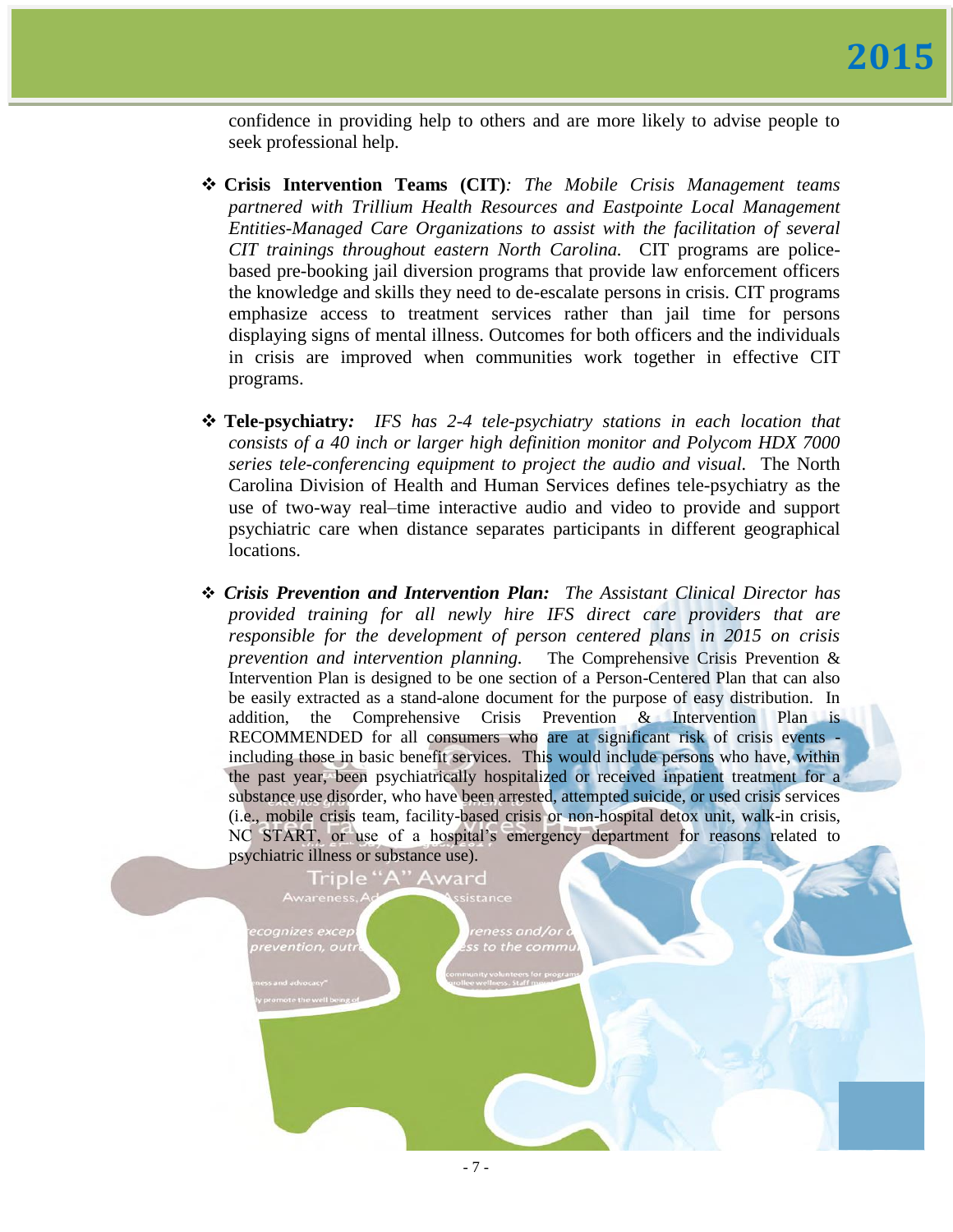# *Evidenced-Based Practices*

Integrated Family Services utilizes the following evidenced based practices in the provision of quality care.

**Triple P**, Positive Parenting Program, is a parenting and family support system designed to prevent as well as treat behavioral and emotional problems in children and teenagers. It aims to prevent problems in the family, school and community before they arise and to create family environments that encourage children to realize their potential.

**Together Facing the Challenge** is an evidence-based curriculum of interventions utilized to decrease behaviors that warrant out of placement and support resilience in the lives of the Intensive Alternative Family Treatment(IAFT) consumer under the care of IFS. This model of care was developed to support existing agencies in enhancing their treatment in usual care practice. This evidence-based approach to providing treatment to consumers in IAFT provides practical direction about how to:

- $\triangle$  Build therapeutic relationships
- ❖ Perform and teach cooperation skills
- $\triangle$  Implement effective parenting techniques
- Prepare IAFT consumer for their future by teaching independence skills
- $\div$  Provide ongoing assessment of effective IAFT Treatment parent's use of the interventions trained, as well as provide ongoing training and coaching for needed improvement.

#### **Intensive Alternative Family Treatment**

Intensive Alternative Family Treatment (IAFT) serves as an option for consumers between the ages of 7 and 18 years of age, who have had difficulty with past treatment options and who have significant behavioral and emotional challenges, and/or are at risk for hospitalization, and/or group home placement, and/or Psychiatric Residential Treatment Facility placement. This service can be provided in multiple community settings excluding 24-hour lock down facilities. Intensive Alternative Family Treatment is a 24 hours a day, 7 days a week service. The service uses highly trained treatment parents to provide support and therapeutic interventions to the consumer daily. There is face to face contact for the consumer and their family weekly, but more contact shall be given if necessary. This service is a family based option for consumer stepping down from (and diversion from stepping up to) restrictive care. IAFT empowers and prepares consumers to re-engage with their communities. The philosophy of this service reflects research that supports the premise that consumers remaining in their community yield more positive treatment outcomes than those who are placed in distant communities.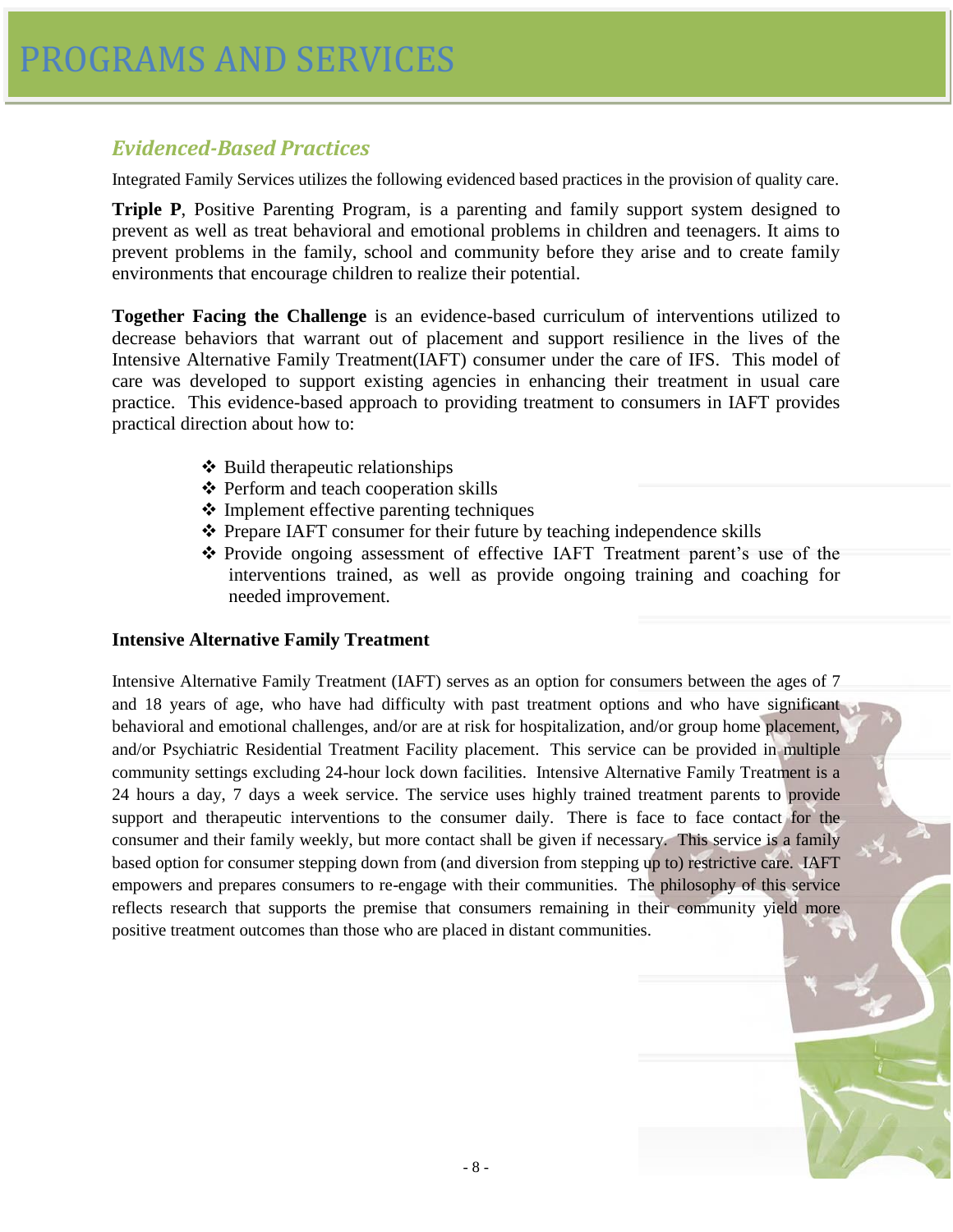# *IntensiveAlternativeFamilyTreatment(IAFT)*

Children and adolescents who may meet the requirements for Level III or higher services can be served by IAFT. This service is an option for children who have had difficulty with past treatment options and who have significant behavioral and emotional challenges or are at-risk for hospitalization or group home placement. Integrated Family Services will utilize highly trained professional parents that have been licensed as Therapeutic Foster Homes. In addition to receiving treatment in a nurturing and structured family environment, the children and adolescents will be linked with psychiatric services, outpatient services, crisis intervention, case management, and skill building.

## *TherapeuticFosterandFamilyFosterCare*

Therapeutic Foster Care (TFC) provides services and supports for a child with a principal diagnosis of mental illness or serious emotional and behavioral disorders or substance-related disorders, and who may also have co-occurring disorders including developmental disabilities. TFC is not for a child with a sole developmental disability. This service is available for children to age 18. TFC must be delivered by a child-placing agency licensed by the North Carolina Division of Social Services. TFC provides a structured, supervised therapeutic and family environment with one or two foster parent(s). This TFC family is licensed by the Division of Social Services (DSS) and provides TFC under the direction and supervision of Integrated Family Services. The TFC family facilitates and strengthens the development of skill acquisition and use of interventions and supports that address therapeutic treatment, prevention, recovery, and behavior change consistent with age and development for each child served. TFC services are necessary to assist the child in improving and maintaining functioning across life domains. Skill acquisition in this setting will promote permanency placement for the child with his/her parents, relatives, a guardianship arrangement, an adoptive placement with the TFC family or another adoptive family, or an independent living arrangement.

Therapeutic Foster Care Services are strength-based, support developmentally and functionally appropriate positive behavioral interventions, and work to sustain and improve resiliency factors in the child necessary for recovery. This service is built on the TFC family promoting trust by engaging the child and affirming each child's sense of self and regulation of emotions in relation to self and others.

Services and supports provided by the Therapeutic Foster Care family include:

- $\div$  Interventions to build on each child's strengths for healthy developmental growth across life domains.
- Interventions to increase the child's knowledge of self in relation to others and improve a healthy role development and social skills in order to function successfully within the family setting, the community, and the schools.
- $\triangle$  Interventions to develop healthy independent living skills.
- $\triangleq$  Interventions to improve and support the child's understanding of their health, mental health and substance related disorder.
- $\triangle$  Interventions to improve functioning in life domains and self-management skills in coordination with the child's medical and **behavioral** health providers.

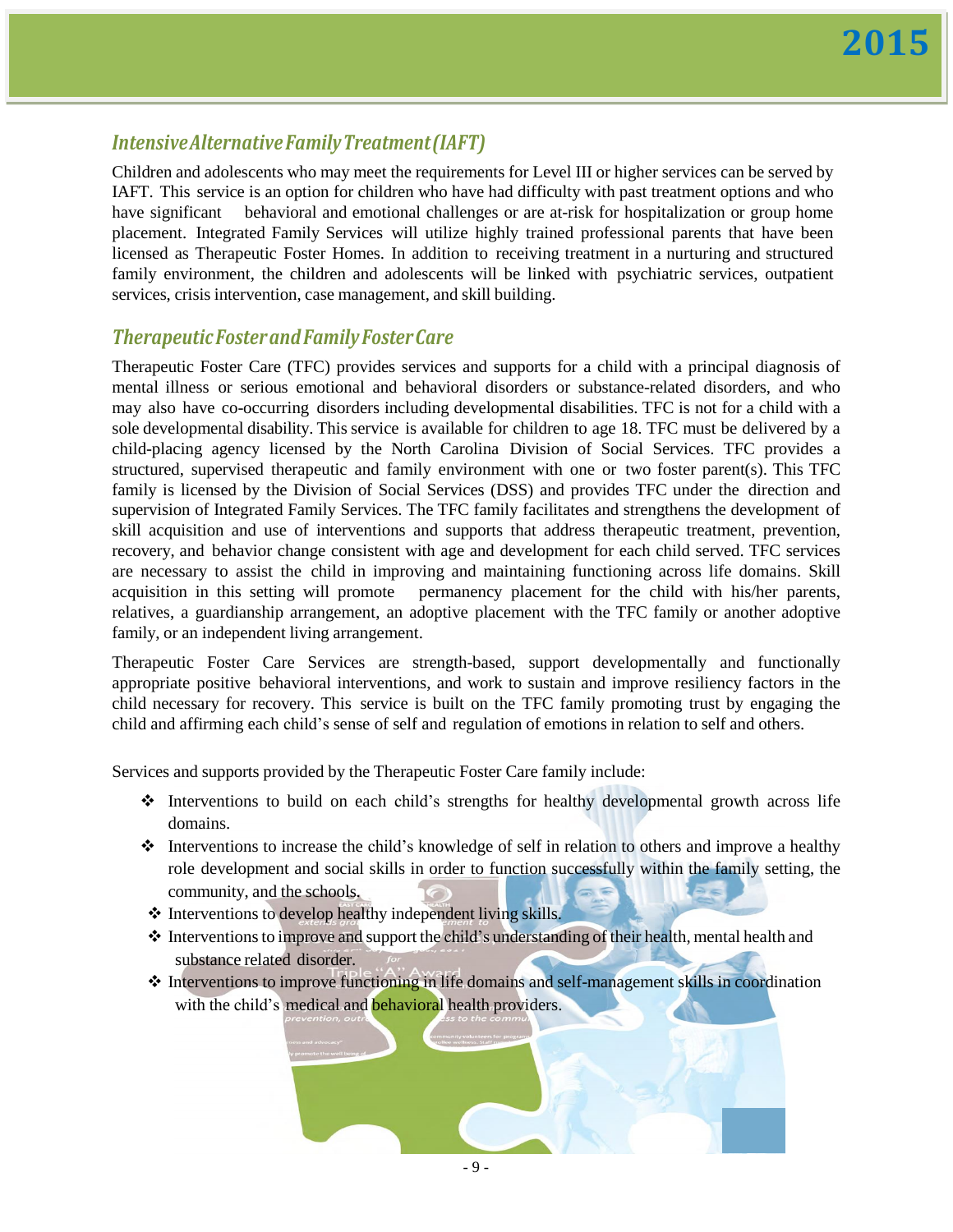## *Intensivein-HomeServices*

Intensive in-home (IIH) service is a time-limited, intensive child and family intervention based on the clinical needs of the youth (through age 20 for Medicaid-funded service and age 17 for state-funded services). The service is intended to:

- ❖ Reduce presenting psychiatric or substance abuse symptoms.
- Provide first responder intervention to diffuse current crisis.
- Ensure linkage to community services and resources.
- Prevent out-of-home placement for the child.

IIH service is authorized for one child in the family and the parent/caregiver must be an active participant in the treatment. The team provides individualized services that are developed in full partnership with the family. These services includes a variety of interventions that are available 24 hours a day, 7 days a week, 365 days a year and are delivered by the IIH staff that maintain contact and intervene as one organizational unit. IIH services are provided through a team approach; however, interventions may be delivered by any one or more team members as clinically indicated.

## *Outpatient Therapy*

Outpatient treatment is designed to meet the clinically significant behavioral or psychological symptoms or patterns that have been identified as treatment needs for an individual. Outpatient therapy is provided through scheduled therapeutic treatment sessions and may be provided to individuals, families, or groups in various settings. Individuals providing this service must have a Master Degree and are licensed in the state of North Carolina in the appropriate behavioral health discipline.

#### *Comprehensive Clinical Assessment*

A Comprehensive Clinical Assessment is an intensive clinical and functional face-to-face evaluation of an individual's mental health, developmental disability, or substance abuse condition to develop a formal report and treatment recommendations. This service can be provided in any location and is conducted by a team comprised of a licensed psychiatrist or psychologist and a licensed therapist. The assessment is the primary process by which a determination is made regarding the target population criteria and eligibility for enhanced benefit services.

## *Psychiatric Services*

Psychiatric care is provided by a Psychiatrist or Family Nurse Practitioner to assess the individual's symptoms and determine a diagnosis, and appropriate plan for treatment. The Psychiatrist/Family Nurse Practitioner may recommend medications as part of the treatment and will prescribe and monitor the effectiveness of the individual's medication regimen.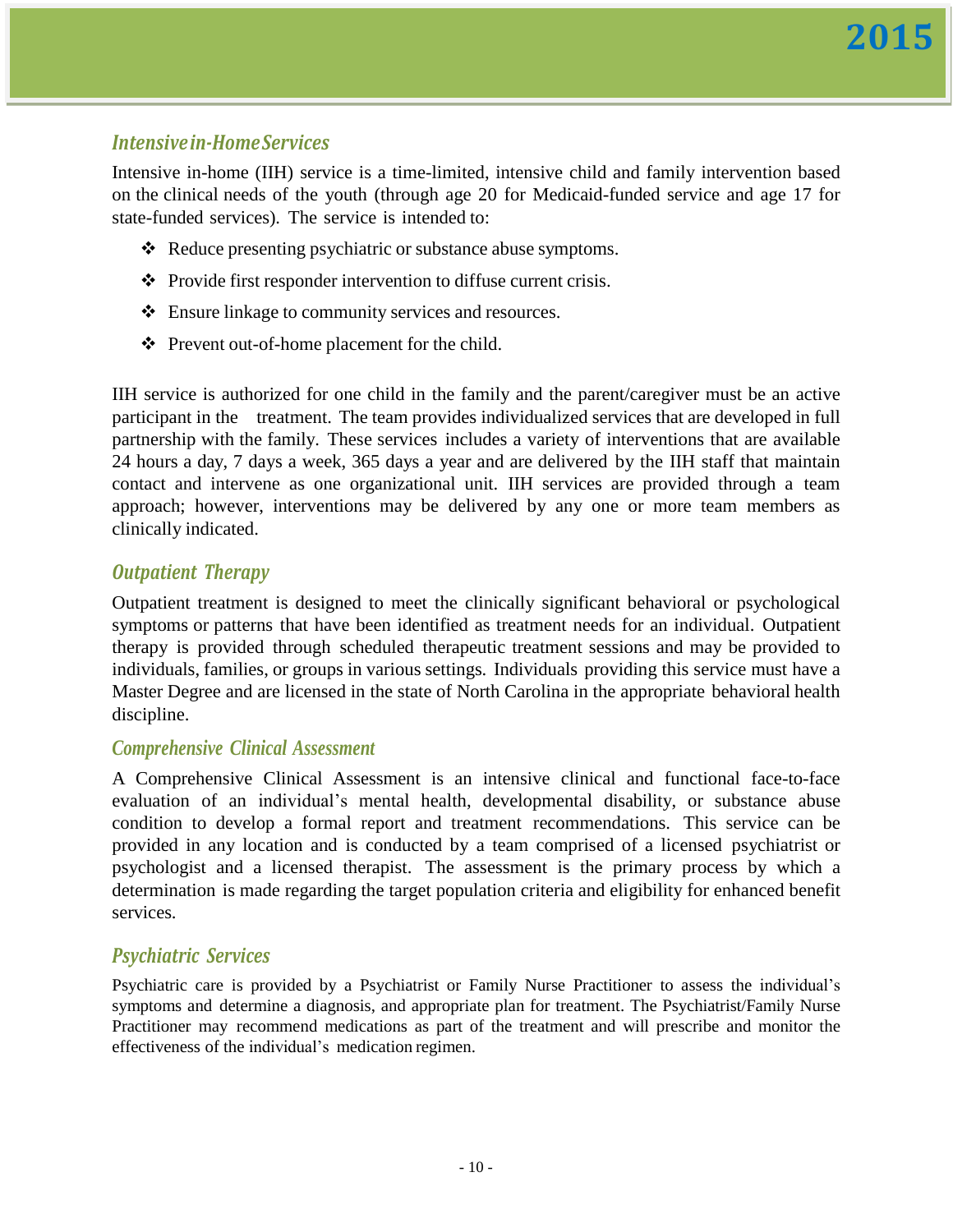# *MobileCrisisManagementServices*

Mobile crisis services involve all support and treatment necessary to provide integrated crisis responses, crisis stabilization interventions, and crisis prevention activities 24 hours a day/7 days a week. Crisis intervention services are pro- vided at any location in the community with the exception of jails and hospitals to reduce barriers to service delivery.

Services can be provided in the following counties: Beaufort, Bertie, Camden, Chowan, Currituck, Dare, Gates, Hertford, Hyde, Martin, Northampton, Pasquotank, Perquimans, Pitt, Tyrrell, Washington, Edgecombe, Lenoir, Nash, Greene, and Wilson. The service cannot be provided without consent for treatment or for transportation only.

# *ReclaimingFutures:APartnershipwiththe Divisionof JuvenileJusticeDelinquencyand Prevention(DJJDP)*

Integrated Family Services, PLLC has been selected by the North Carolina Department of Public Safety: Division of Juvenile Justice Delinquency and Prevention (DJJDP) to provide mental health and substance abuse services. This is a comprehensive arrangement. The process includes: arranging an appointment within 7 days of receipt of the referral for the individual and providing the court counselor a copy of the completed assessment within 14 days of the referral date. Upon completion of the comprehensive clinical assessment, the individual is linked with one of the following services that best meets their needs: outpatient therapy, intensive in home, or psychiatric services. The DJJDP, Integrated Family Services, and restorative justice work as a team to coordinate treatment planning for the individual.

## *NewBeginningsofAhoskie*

New Beginnings of Ahoskie is a daughter company of Integrated Family Services, PLLC that focuses on DWI and substance abuse services. The services are comprised of DWI and substance abuse assessments and group/individual treatment.

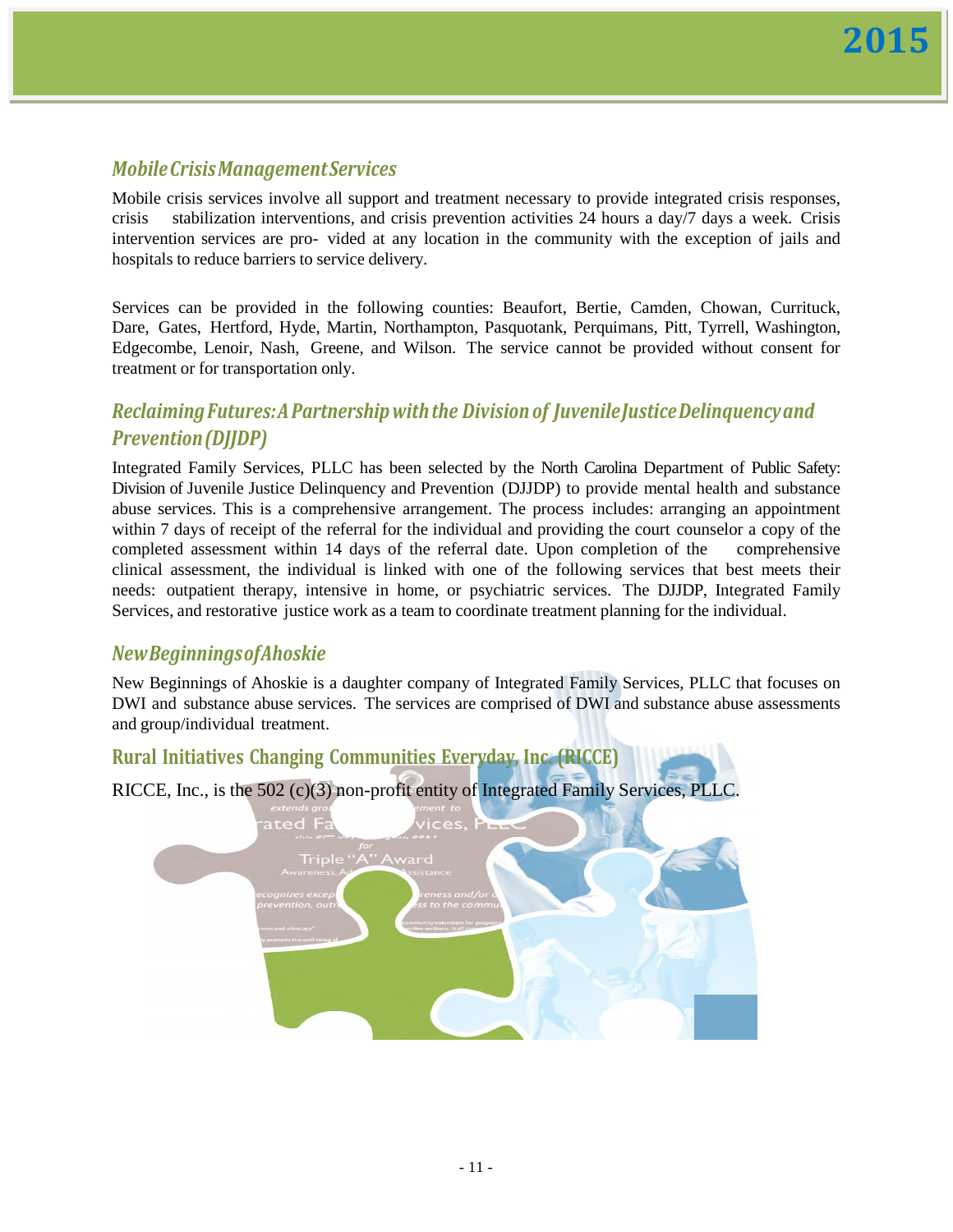# CONSUMERS SERVED

| <b>Mobile Crisis Management Triage Data: (August-December 2015)</b> |                                                                                                                                                                                                                      |                 |  |
|---------------------------------------------------------------------|----------------------------------------------------------------------------------------------------------------------------------------------------------------------------------------------------------------------|-----------------|--|
| <b>Attribute</b>                                                    | <b>Consumer Count</b>                                                                                                                                                                                                |                 |  |
| Eligibility Criteria                                                | The person and/or family are experiencing an<br>acute, immediate crisis AND the person and/or<br>family have insufficient or severely limited<br>resources or skills necessary to cope with the<br>immediate crisis. | 1518            |  |
|                                                                     | The person and/or family member evidences<br>impairment of judgment and/or impulse control<br>and/or cognitive/perceptual disabilities.                                                                              | 413             |  |
|                                                                     | The person is intoxicated or in withdrawal and in<br>need of substance abuse treatment and unable to<br>access services without immediate assistance.                                                                | 233             |  |
|                                                                     |                                                                                                                                                                                                                      |                 |  |
| Safety Issues/ Emergency Severity                                   | Danger to Others                                                                                                                                                                                                     | 233             |  |
|                                                                     | Danger to Self                                                                                                                                                                                                       | 673             |  |
|                                                                     | Needs mental health services                                                                                                                                                                                         | 1365            |  |
|                                                                     | Rapid deterioration symptoms                                                                                                                                                                                         | 191             |  |
|                                                                     | <b>Situational Crisis</b>                                                                                                                                                                                            | 638             |  |
|                                                                     | Substance abuse primary                                                                                                                                                                                              | 279             |  |
|                                                                     | Abuse occurring                                                                                                                                                                                                      | 16              |  |
|                                                                     | Abuse threatened                                                                                                                                                                                                     | 8               |  |
|                                                                     |                                                                                                                                                                                                                      |                 |  |
| <b>Presenting Problem</b>                                           | Anxiety                                                                                                                                                                                                              | 270             |  |
|                                                                     | Children in house                                                                                                                                                                                                    | 55              |  |
|                                                                     | Depressive Symptoms                                                                                                                                                                                                  | 349             |  |
|                                                                     | Disruptive Behaviors                                                                                                                                                                                                 | 131             |  |
|                                                                     | Drug Use                                                                                                                                                                                                             | 202             |  |
|                                                                     | <b>Family Conflict</b>                                                                                                                                                                                               | 151             |  |
|                                                                     | Gun/Weapon used                                                                                                                                                                                                      | $\overline{8}$  |  |
|                                                                     | History of Self-Harm                                                                                                                                                                                                 | 39              |  |
|                                                                     | <b>History of Suicide Attempt</b>                                                                                                                                                                                    | 38              |  |
|                                                                     | History of Suicide Ideation                                                                                                                                                                                          | 103             |  |
|                                                                     | History of Suicide Threat                                                                                                                                                                                            | 35<br>102       |  |
|                                                                     | History of Violence<br>Intoxication                                                                                                                                                                                  | 112             |  |
|                                                                     | Psychotic behavior                                                                                                                                                                                                   | 140             |  |
|                                                                     | Self-Harm                                                                                                                                                                                                            | 49              |  |
|                                                                     | Suicide Attempt                                                                                                                                                                                                      | $\overline{45}$ |  |
|                                                                     | Suicide Ideation                                                                                                                                                                                                     | 522             |  |
|                                                                     | <b>Suicide Threat</b>                                                                                                                                                                                                | 176             |  |
|                                                                     | Threatening Violence                                                                                                                                                                                                 | 161             |  |
|                                                                     |                                                                                                                                                                                                                      |                 |  |
|                                                                     | Eviction/homeless                                                                                                                                                                                                    | 41              |  |
|                                                                     | History of Hospitalization                                                                                                                                                                                           | 150             |  |
| <b>Risk Factors</b>                                                 | Incarceration/legal                                                                                                                                                                                                  | 13              |  |
|                                                                     | Legal/Law Enforcement Referral                                                                                                                                                                                       | 41              |  |
|                                                                     | No history of MH/SA treatment                                                                                                                                                                                        | 86              |  |
|                                                                     | Risk for Hospitalization                                                                                                                                                                                             | 828             |  |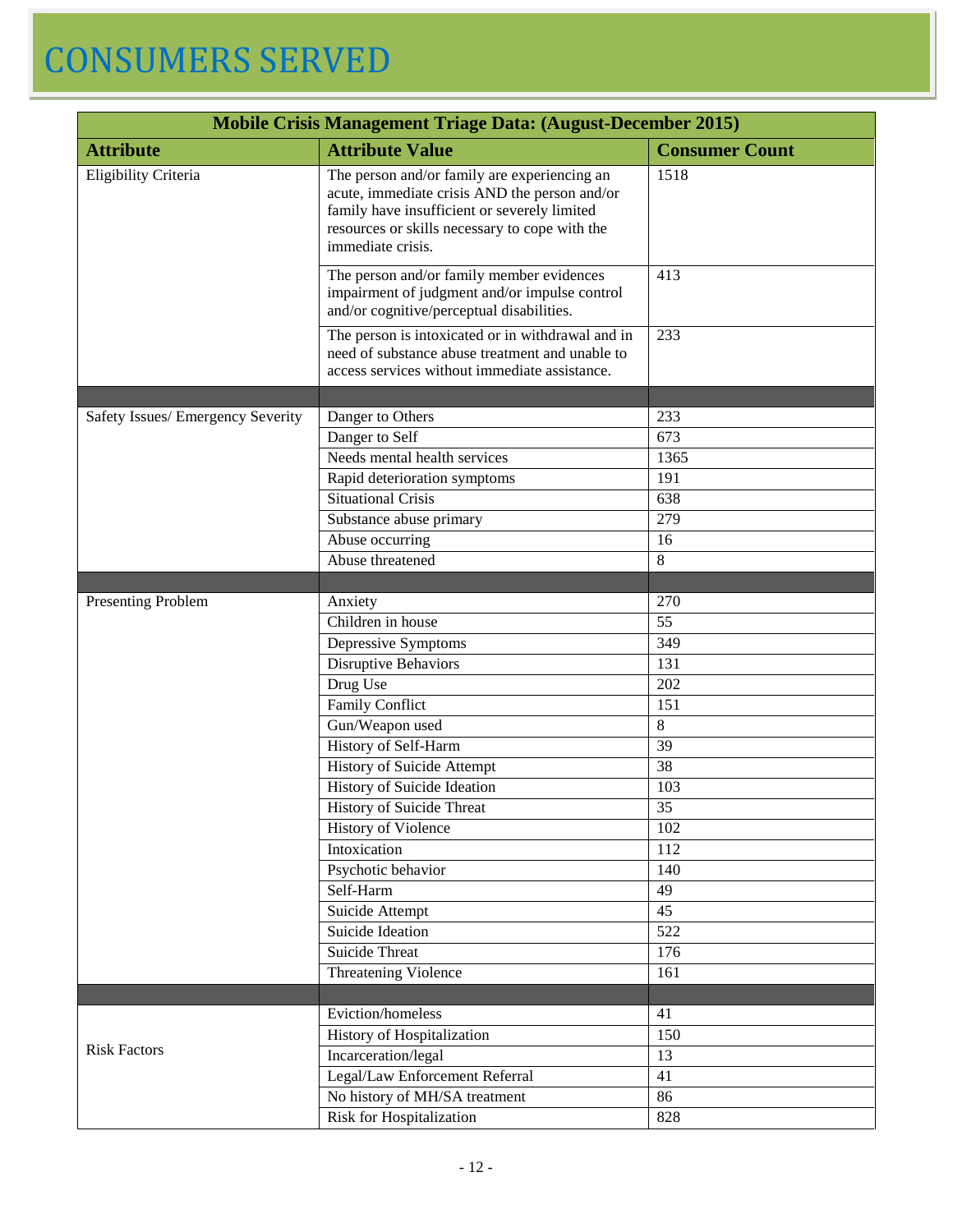# CONSUMER DEMOGRAPHICS

| <b>Gender</b> | <b>Consumers</b><br><b>Served</b> |
|---------------|-----------------------------------|
| Female        | 1366                              |
| Males         | 1478                              |

| Age       | <b>Consumer</b><br><b>Served</b> |
|-----------|----------------------------------|
| $0 - 5$   | 66                               |
| $6 - 17$  | 1540                             |
| 18-40     | 1008                             |
| $41 - 65$ | 870                              |
| 66 and up | 93                               |

|                 | <b>Religious Affiliation</b> |        |
|-----------------|------------------------------|--------|
| Muslim          | 3                            | .3%    |
| Jehovah Witness | 8                            | .3%    |
| Protestant      | 9                            | $.3\%$ |
| Catholic        | 62                           | 1%     |
| Other           | 277                          | 10%    |
| No Preference   | 438                          | 16%    |
| Not Reported    | 727                          | 26%    |
| Christian       | 1320                         | 46%    |

| <b>Racial/Ethnic Groups</b> |      |        |
|-----------------------------|------|--------|
| Pacific Islander            |      | $.3\%$ |
| American Indian             | 6    | .3%    |
| Asian (non-Pacific Islander | 6    | .3%    |
| Hispanic, Latino            | 72   | 2%     |
| Other                       | 175  | 6%     |
| White (non-Hispanic/Latino) | 1172 | 41%    |
| Black, African-American     | 1413 | 50%    |

| <b>Top 7 Axis I Diagnosis</b>            |     |
|------------------------------------------|-----|
| <b>314.01</b> Attention Deficit Disorder | 320 |
| of Childhood w/ Hyperactivity            |     |
| <b>F90.2</b> Attention-Deficit           | 239 |
| <b>Hyperactivity Disorder, Combined</b>  |     |
| Type                                     |     |
| <b>311</b> Depressive Disorder not       | 222 |
| elsewhere classified                     |     |
| <b>313.8</b> Other/Mixed Emotional       | 181 |
| Disturbance child/adolescence            |     |
| 296.3 Major Depressive Disorder,         | 160 |
| Recurrent                                |     |
| <b>309.8</b> Other Specified Adjustment  | 136 |
| Reactions                                |     |
| <b>300</b> Anxiety Dissociative and      | 108 |
| Somatoform Disorder                      |     |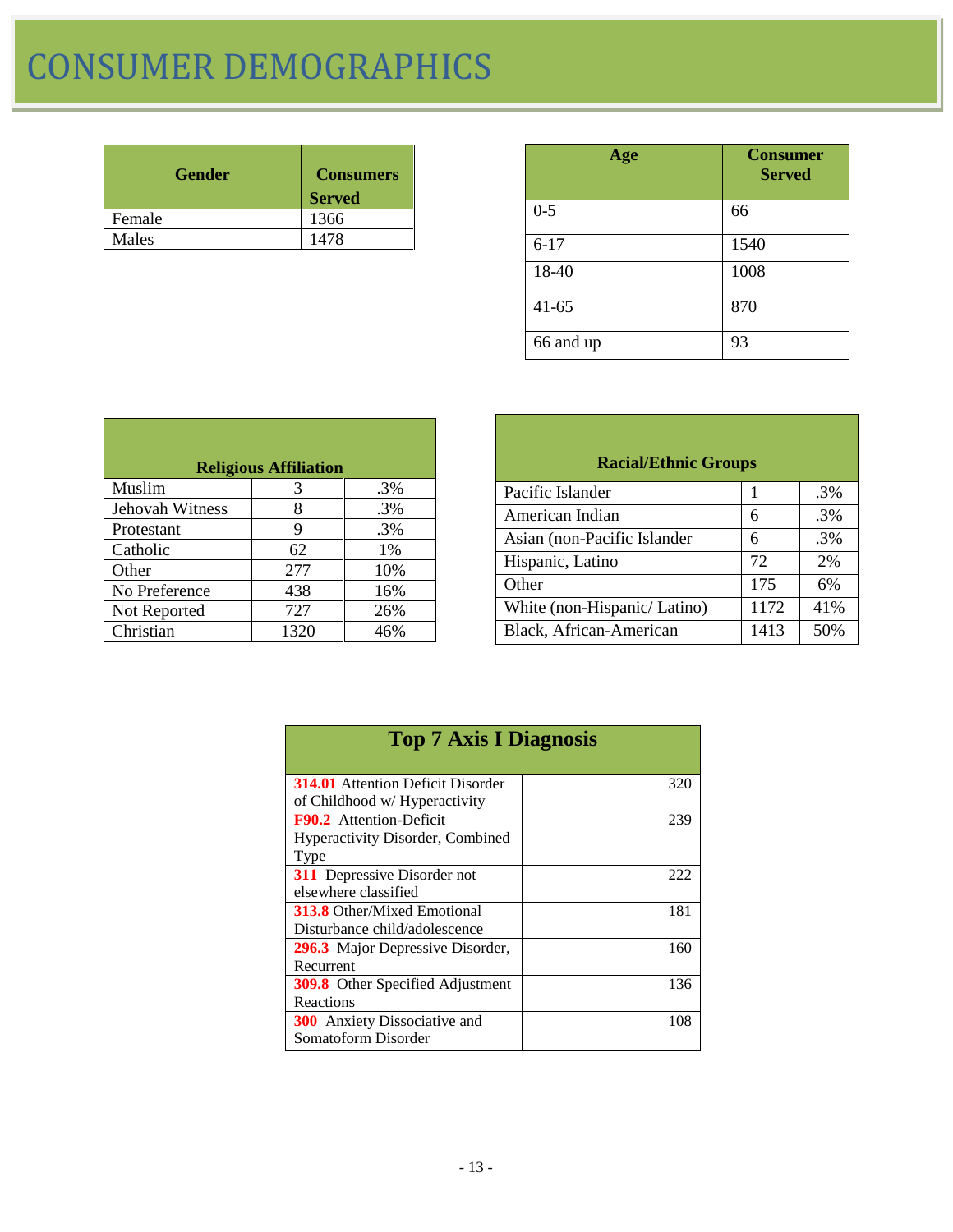Approximately 51% (1444) of the individuals served by IFS received Mobile Crisis Management services were served at least once. All individuals are triaged to determine if at least one of the above eligibility criteria was met. In addition, presenting problems and risk factors are determined during the triage process. Recipients of mobile crisis management service often present with multiple eligibility criteria, presenting problems, and risk factors. Priority is given to individuals with a history of multiple crisis episodes, psychiatric emergencies, and/or who are at substantial risk of future crises. The above data represents the mobile crisis management referrals received in the fourth quarter of 2015.

| <b>Mobile Crisis Service</b><br><b>Areas</b>                                                    | <b>Mobile Crisis</b><br><b>Service Calls</b> | <b>Mobile Crisis Service</b><br><b>Area</b>                                                     | <b>Calls Diverted from</b><br><b>Inpatient Facility</b> |
|-------------------------------------------------------------------------------------------------|----------------------------------------------|-------------------------------------------------------------------------------------------------|---------------------------------------------------------|
| Albemarle Area<br>(Camden, Currituck,<br><b>Chowan, Pasquotank,</b><br><b>Perquimans, Dare)</b> | 456                                          | <b>Albemarle Area</b><br>(Camden, Currituck,<br><b>Chowan, Pasquotank,</b><br>Perquimans, Dare) | 351                                                     |
| <b>Beaufort Area</b><br>(Washington, Beaufort,<br><b>Martin, Tyrrell, Hyde)</b>                 | 302                                          | <b>Beaufort Area</b><br>(Washington, Beaufort,<br><b>Martin, Tyrrell, Hyde)</b>                 | 207                                                     |
|                                                                                                 |                                              | <b>Pitt Area</b><br><b>Pitt</b>                                                                 | 317                                                     |
| <b>Pitt Area</b><br>$($ Pitt $)$                                                                | 447                                          | <b>Eastpointe Area</b>                                                                          | 82                                                      |
| <b>Eastpointe Area</b><br>(Nash, Edgecombe,                                                     | 85                                           | (Nash, Edgecombe,<br><b>Greene, Lenoir, Wilson)</b>                                             |                                                         |
| Greene, Lenoir,<br><b>Wilson</b> )                                                              |                                              | <b>Roanoke-Chowan Area</b><br>(Hertford, Bertie,                                                | 194                                                     |
| <b>Roanoke-Chowan Area</b><br>(Hertford, Bertie,                                                | 307                                          | <b>Gates, Northampton)</b>                                                                      |                                                         |
| <b>Gates, Northampton</b> )                                                                     |                                              | <b>Total</b>                                                                                    | 1151                                                    |
| <b>Total</b>                                                                                    | 1597                                         |                                                                                                 |                                                         |

47 individuals which is less than 1% received Mobile Crisis Management services 3 times or more in 2015. The clinical team has identified barriers that led to these reoccurrences and have presented ideas to help address this concern. Overall, there has been a gradual increase in the calls for Mobile Crisis Management service (23%) and diversion (15%) from inpatient facilities from 2014 to 2015. 72% of the calls were diverted from inpatient facilities in 2015.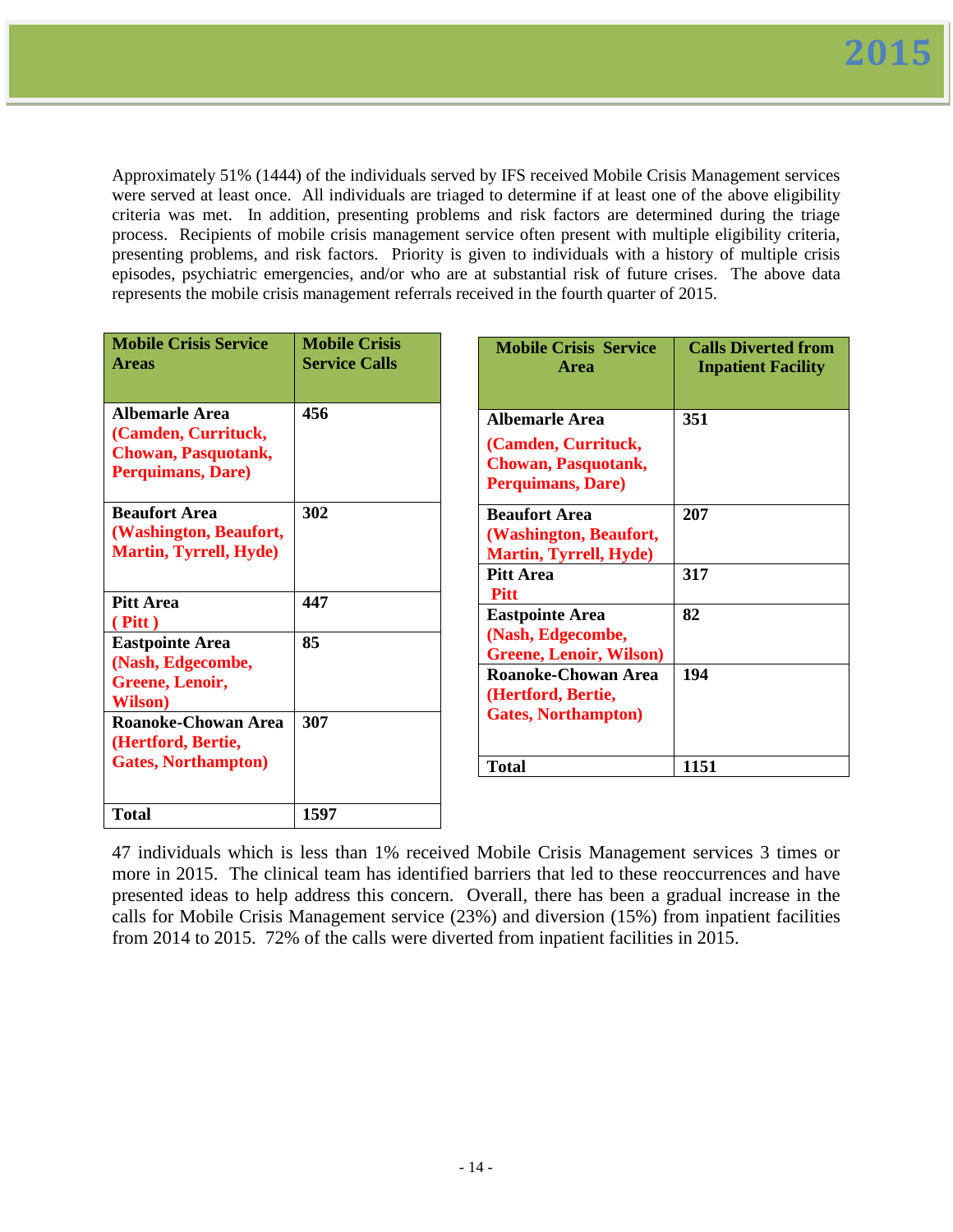| <b>Services Array</b> | <b>Consumer Served</b> |
|-----------------------|------------------------|
| Outpatient            | 988                    |
| Psychiatric           | 1240                   |
| Intensive in Home     | 40                     |
| <b>Foster Care</b>    | 16                     |
| <b>Mobile Crisis</b>  | 1444                   |
| Management            |                        |

| <b>New Admissions per Office Location</b> |      |
|-------------------------------------------|------|
| Location<br>Consumers                     |      |
| Ahoskie                                   | 343  |
| Elizabeth City                            | 393  |
| Greenville                                | 653  |
| Jackson                                   | 134  |
| Washington                                | 193  |
| Total                                     | 1716 |

There was a 12% increase in the consumers served in outpatient services since 2014. Outpatient Therapy and Psychiatric services are provided at all Integrated Family Services locations either face to face or via tele-psychiatry. The recipients served in foster service increased by more than 50% since 2014; however there was a slight decline with Intensive in Home service. Individuals are eligible for any service once the criteria as outlined in the service's policy and procedures have been assessed and documented in the individual's medical records. The above data also indicates 15% increase in consumer admissions since 2014.

| <b>Outpatient and Psychiatric Services Appointments</b> |                                         |                                       |               |
|---------------------------------------------------------|-----------------------------------------|---------------------------------------|---------------|
| <b>Service</b>                                          | <b>Scheduled</b><br><b>Appointments</b> | <b>Completed As</b><br><b>Planned</b> | $\frac{6}{9}$ |
| Outpatient                                              | 9569                                    | 4796                                  | 50%           |
| Psychiatric                                             | 5800                                    | 3524                                  | 52%           |

The attendance trend for psychiatric and outpatient service appointments in 2015 was consistent with 2014; however strategically IFS plans to improve attendance by at least 5% in 2016.

| <b>Psychiatric/Detox Admissions</b> |              |
|-------------------------------------|--------------|
| <b>Inpatient Facility</b>           | # Admissions |
| Psychiatric                         | 170          |
|                                     |              |
| Detox                               | 63           |

The data indicates the quantity of consumers linked with psychiatric and detox facilities for inpatient treatment in the fourth quarter of 2015.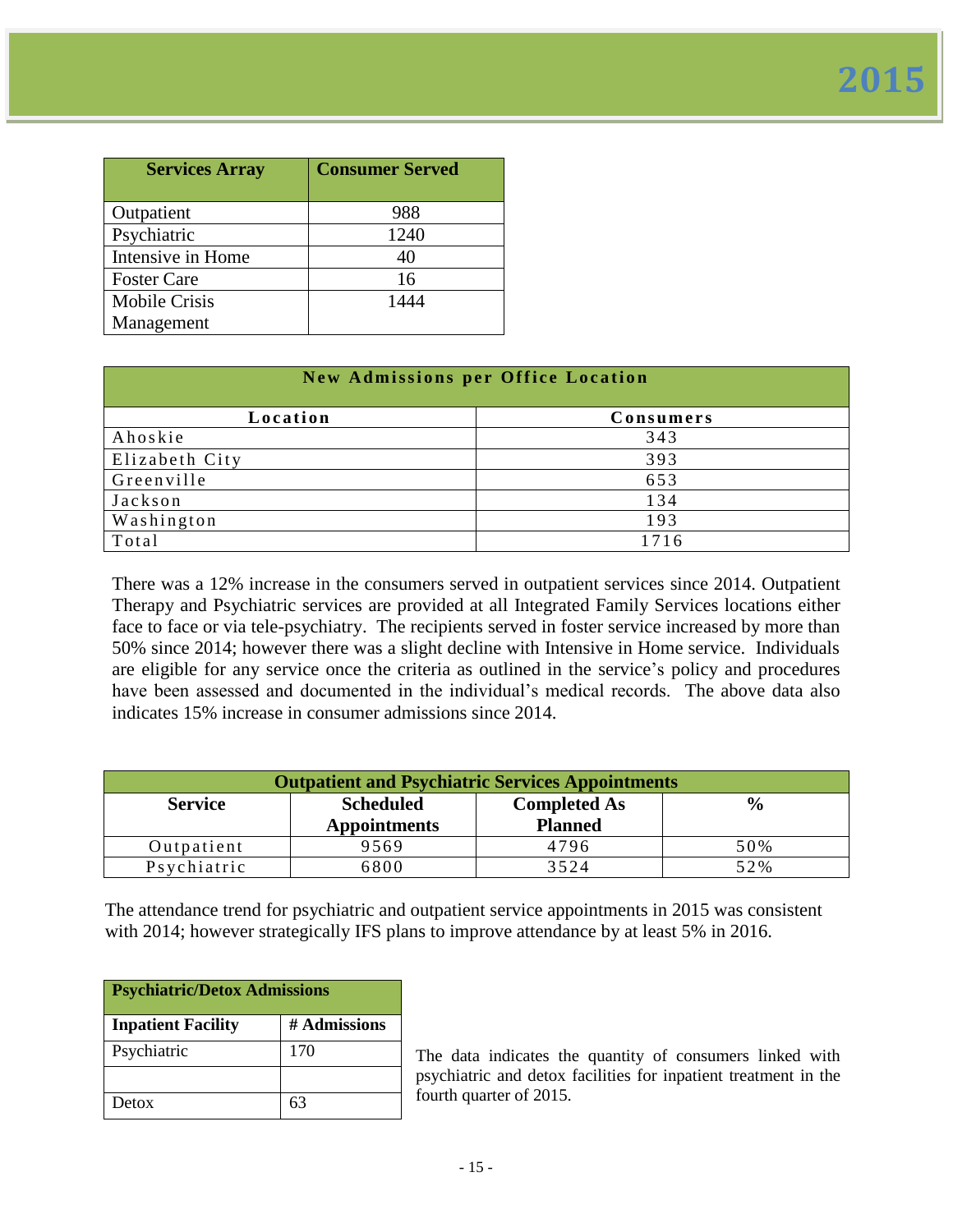# REVENUE



Mobile Crisis Management continues to produce the highest gross in revenue; however there was also an upward trend in overall revenue generated from psychiatric services, therapeutic foster care and outpatient therapy since 2014. There was a slight decrease for Intensive in Home (2%) since 2014 which is consistent with the reduction in consumers served since 2014. In addition, 87% of the claims were paid with 12% of the claims adjusted which is a slight decrease since 2014 with 89% of the claims paid and 11% in adjustments.



The overall percentages for individuals with the above payment sources are consistent with 2014 data with the exception of a 6% increase in the individuals eligible for IPRS funds.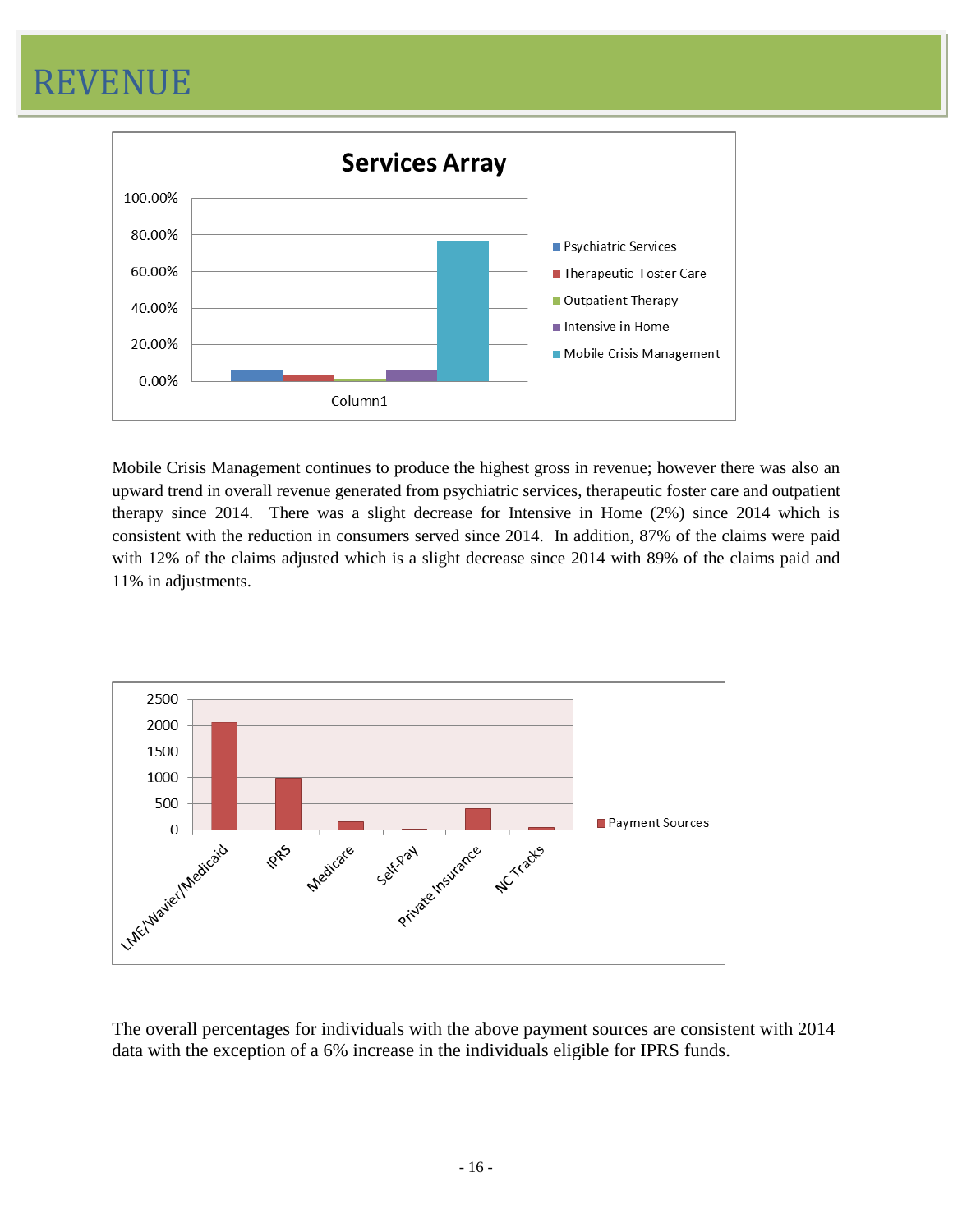The survey data collection system assesses consumer/guardian satisfaction with the services rendered by Integrated Family Services. This is part of the ongoing continuous quality improvement process. The survey data is collected electronically bi-annually using iPads during office visits for outpatient services and during home-visits for Intensive in Home and Foster Care services; however survey data is collected ongoing for mobile crisis services due to the short-term of the services during the follow-up visit. The questionnaire gathers information about the consumers/guardians overall satisfaction with services received, compliance with cultural /ethnic needs, impact of services on daily life, performance in

#### FOSTER CARE SERVICES

**100%** indicated the foster care worker arrives on time and prepared for sessions.

**100%** they were included in the person centered planning process.

**100%** reported they felt better because of foster care treatment.

**100%** indicated their behavior has improved in the home, school, and community.

**91%** indicated the foster care staff is sensitive to their cultural background (race, religion, sexual orientation, etc.).

**100%** indicated they were satisfied with the foster care services.

**91%** indicated they knew how to file a complaint.

The data includes 11 responses collected during the months of February and October 2015.

school/work, and overall performance of the workers.

|     | <b>MOBILE CRISIS MANAGEMENT</b>                                                                                  |
|-----|------------------------------------------------------------------------------------------------------------------|
| 98% | The Mobile Crisis Worker met with me within 2 hours of calling<br>the hotline.                                   |
| 98% | I am satisfied with the mobile crisis management services.                                                       |
| 96% | I was given information about my rights.                                                                         |
| 96% | I am better able to deal with crisis because of mobile crisis<br>management services.                            |
| 98% | Mobile Crisis Management provided me with a copy of my crisis<br>plan.                                           |
| 93% | The Mobile Crisis Worker(s) was sensitive to my cultural<br>beliefs (race, religious, sexual orientation, etc.). |
|     | This data includes 659 responses collected during the follow up visit after                                      |
|     | the de-escalation of the crisis. There was 84% increase in survey<br>collection since 2014.                      |